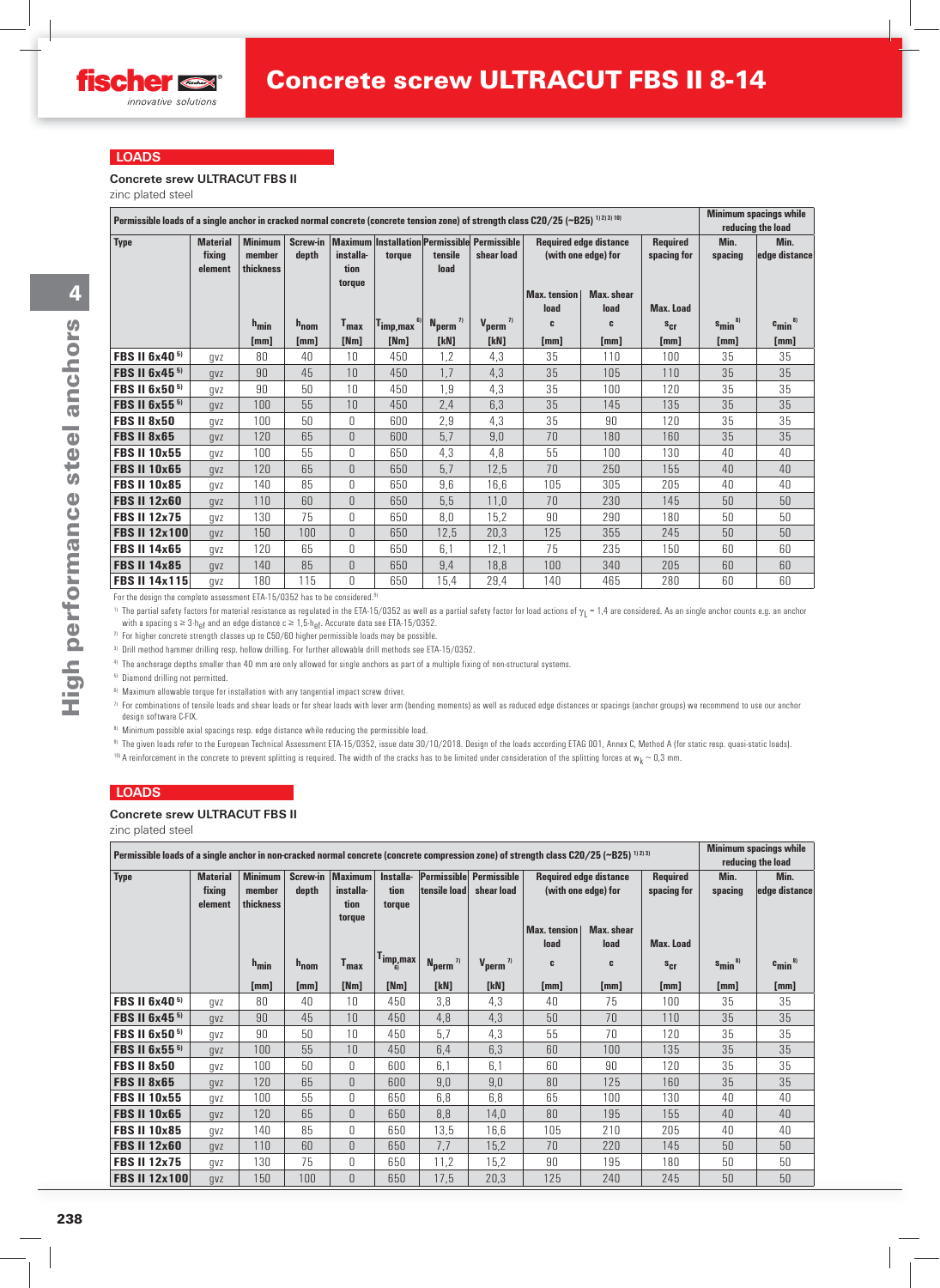## **LOADS**

### **Concrete srew ULTRACUT FBS II**

zinc plated steel

| Permissible loads of a single anchor in non-cracked normal concrete (concrete compression zone) of strength class C20/25 (~B25) 1,2131 |                 |                  |                  |                             |               |              |                                 |                     |                               |                  |                          | <b>Minimum spacings while</b> |
|----------------------------------------------------------------------------------------------------------------------------------------|-----------------|------------------|------------------|-----------------------------|---------------|--------------|---------------------------------|---------------------|-------------------------------|------------------|--------------------------|-------------------------------|
|                                                                                                                                        |                 |                  |                  |                             |               |              |                                 |                     |                               |                  |                          | reducing the load             |
| <b>Type</b>                                                                                                                            | <b>Material</b> | <b>Minimum</b>   |                  | Screw-in Maximum            | Installa-     |              | Permissible Permissible         |                     | <b>Required edge distance</b> | <b>Required</b>  | Min.                     | Min.                          |
|                                                                                                                                        | fixing          | member           | depth            | installa-                   | tion          | tensile load | shear load                      |                     | (with one edge) for           | spacing for      | spacing                  | edge distance                 |
|                                                                                                                                        | element         | thickness        |                  | tion                        | torque        |              |                                 |                     |                               |                  |                          |                               |
|                                                                                                                                        |                 |                  |                  | torque                      |               |              |                                 |                     |                               |                  |                          |                               |
|                                                                                                                                        |                 |                  |                  |                             |               |              |                                 | <b>Max.</b> tension | Max. shear                    |                  |                          |                               |
|                                                                                                                                        |                 |                  |                  |                             |               |              |                                 | load                | load                          | <b>Max. Load</b> |                          |                               |
|                                                                                                                                        |                 | $h_{\text{min}}$ | $h_{\text{nom}}$ | $\mathsf{T}_{\mathsf{max}}$ | $T_{imp,max}$ | 7)<br>Nperm  | $V_{\text{perm}}$ <sup>7)</sup> | c                   | c                             | $s_{cr}$         | $s_{\min}$ <sup>8)</sup> | $c_{\text{min}}^{8}$          |
|                                                                                                                                        |                 | [mm]             | [mm]             | [Mm]                        | [Mm]          | [kN]         | [kN]                            | [mm]                | [mm]                          | [mm]             | [mm]                     | [mm]                          |
| <b>FBS II 14x65</b>                                                                                                                    | qvz             | 120              | 65               | 0                           | 650           | 8.5          | 17.0                            | 75                  | 235                           | 150              | 60                       | 60                            |
| <b>FBS II 14x85</b>                                                                                                                    | gvz             | 140              | 85               | $\Omega$                    | 650           | 13.2         | 22,1                            | 100                 | 275                           | 205              | 60                       | 60                            |
| <b>FBS II 14x115</b>                                                                                                                   | qvz             | 180              | 15               |                             | 650           | 21,6         | 29,4                            | 140                 | 315                           | 280              | 60                       | 60                            |

For the design the complete assessment FTA-15/0352 has to be considered.<sup>9)</sup>

<sup>1)</sup> The partial safety factors for material resistance as regulated in the ETA-15/0352 as well as a partial safety factor for load actions of  $\gamma_L$  = 1,4 are considered. As an single anchor counts e.g. an anchor counts e

- $^{21}$  For higher concrete strength classes up to C50/60 higher permissible loads may be possible.
- 3) Drill method hammer drilling resp. hollow drilling. For further allowable drill methods see ETA-15/0352.
- <sup>4)</sup> The anchorage depths smaller than 40 mm are only allowed for single anchors as part of a multiple fixing of non-structural systems.

5) Diamond drilling not permitted.

- <sup>6)</sup> Maximum allowable torque for installation with any tangential impact screw driver.
- $\eta$  For combinations of tensile loads and shear loads or for shear loads with lever arm (bending moments) as well as reduced edge distances or spacings (anchor groups) we recommend to use our anchor design software C-FIX.
- <sup>8)</sup> Minimum possible axial spacings resp. edge distance while reducing the permissible load.
- 9) The given loads refer to the European Technical Assessment ETA-15/0352, issue date 30/10/2018. Design of the loads according ETAG 001, Annex C, Method A (for static resp. quasi-static loads).